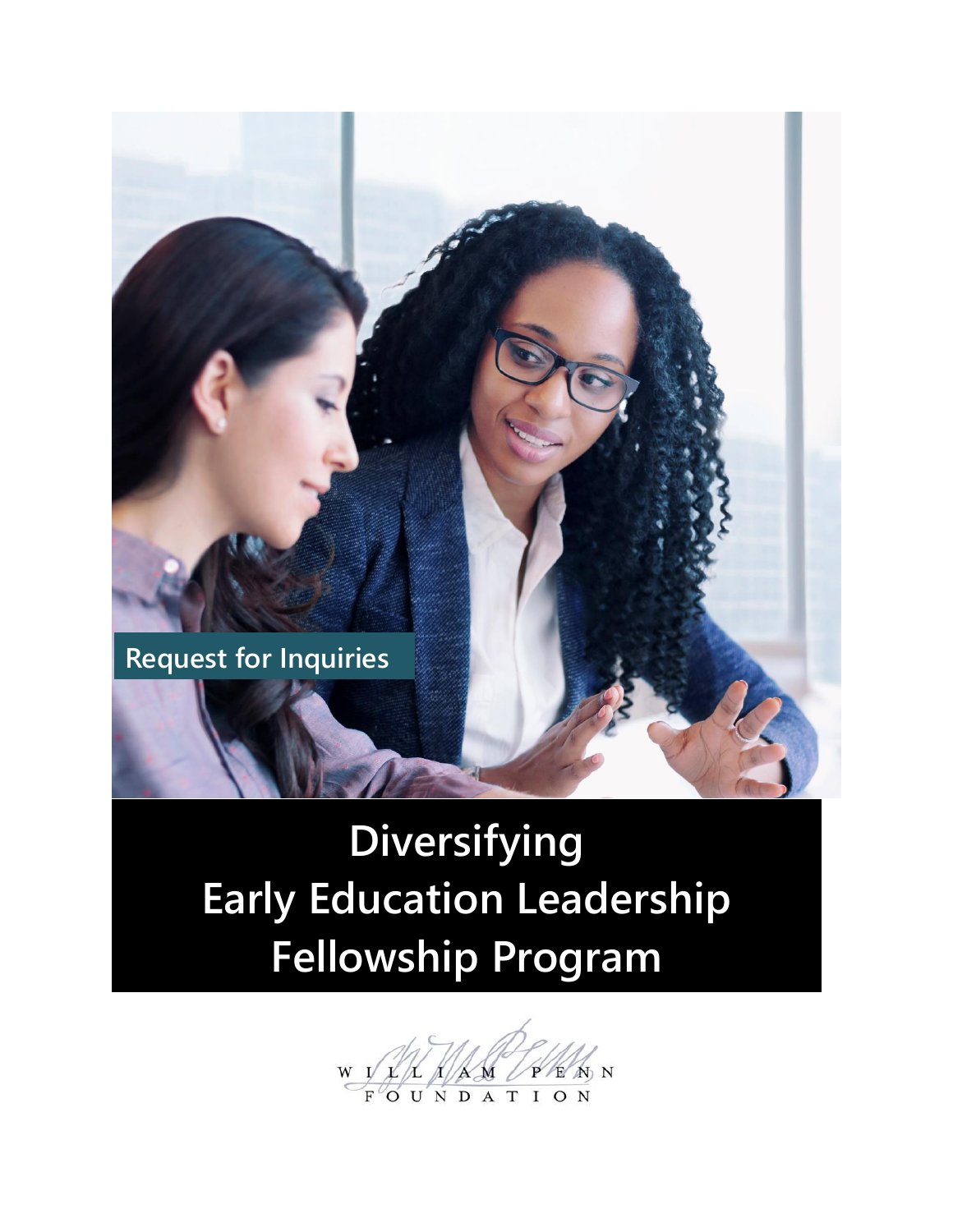## **Project Need and Overview**

The William Penn Foundation (WPF) has a longstanding interest in investments that help to ensure that children from low income families have access to high quality early learning opportunities. As part of that effort, the Foundation supports the development of model programs and pathways that prepare, develop, and retain early childhood education (ECE) professionals at the classroom, center, and system levels.

With our focus on Philadelphia's ECE landscape, we are conscious of the changing demographic composition of children in our city and want to be sure that the professionals engaged in ECE reflect the students and families they serve. While 75% of infants and toddlers, and 75% of local ECE teachers and directors are people of color, only 42% of local ECE policy leadership positions are filled by people of color.<sup>1</sup> As a city, we need to ensure that our systems are intentionally preparing for our future.

One way in which WPF seeks to prepare the ECE field to meet the needs of our professionals, families, and children is by creating an ECE leadership fellowship program, to be known as the Diversifying Early Education Leadership (DEEL) Fellowship Program. The fellowship program will build on the existing knowledge and skills of ECE professionals of color and will help organizations develop the inclusive practices needed to further diversify the local ECE leadership cohort.

In 2017, Philadelphia's Office of Community Empowerment and Opportunity, with support from the William Penn Foundation, conducted a planning process for the creation of an early childhood education policy fellowship. Input was collected from an advisory committee of local stakeholders and from fellowship program directors around the country. The resulting recommendations informed the key components of the DEEL Fellowship Program.

# **The goals of the DEEL Fellowship Program are to:**

l

- Increase leadership and policy expertise for professionals of color who work within Philadelphia's early childhood sector.
- Support participating agencies to design organizational policies and practices that support equity among the diverse cultural, racial, and ethnic groups represented by their workforce and the families they serve.
- Provide opportunities for leaders and organizations to complete a project that will advance ECE opportunities in Philadelphia.

<sup>&</sup>lt;sup>1</sup> These percentages are based on a survey conducted in February 2018 by a Running Start to assess the landscape of ECE policy in Philadelphia.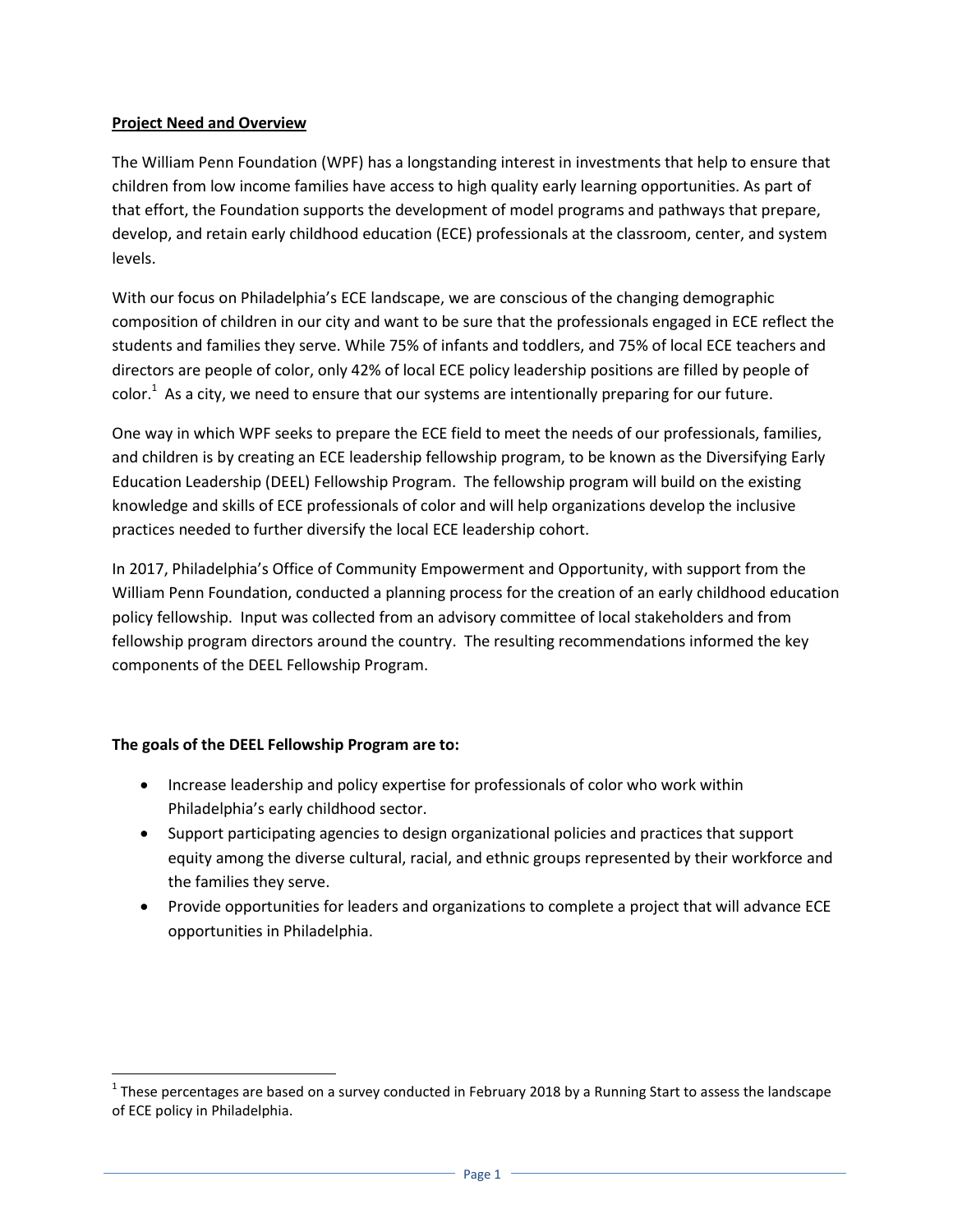## **Program Elements**

WPF requests Letters of Inquiry to develop and implement a fellowship program for mid-career ECE professionals of color. The fellowship will offer participants and host organizations the opportunity to develop new knowledge and skills related to ECE leadership and to explore workplace issues that promote equity. In addition, establishing an ECE policy fellowship will give local non-profit organizations or government agencies the opportunity to undertake specific projects that align with the goals and objectives outlined in *[A Running Start](http://sharedprosperityphila.org/documents/RunningStart_MainReportSinglePages.pdf)*, Philadelphia's plan to improve early learning supports for children from birth to age five.

The fellowship program will provide participants with instruction, workplace experience at a host agency, mentorship, project development, leadership development opportunities, and career pathway support. The cohort-based fellowship will include professional development, culminating in a certificate from an institute of higher education. Instruction will include participation from leaders with extensive experience in the ECE leadership and policy landscape locally and nationally. Fellows and host agencies will have the opportunity to engage collectively in transformative practices that address gaps in racial diversity, equity, and inclusion within the workplace. Throughout the fellowship experience, fellows will work with host agencies to conduct a culminating project that addresses a specific challenge within the local ECE sector. The culminating project will be documented and disseminated to catalyze action among local stakeholders.

## **Eligibility**

Organizations with extensive experience in leadership development with diverse professional audiences will be considered. Organizations must possess the capacity to manage or coordinate:

- fellowship program design
- host agency recruitment and selection
- fellow recruitment and selection
- fellowship program implementation
- evaluation

The applying organization will also have experience with (or will collaborate with an agency that specializes in) helping organizations to learn about and implement efforts to address staff diversity, equity, and inclusive practices. Examples of the types of organizations that could apply would include organizations and agencies with a focus on advancing the educational needs of children, universities with a strong early childhood education or education policy component, leadership development organizations, and government entities. Collaborations among multiple organizations are encouraged.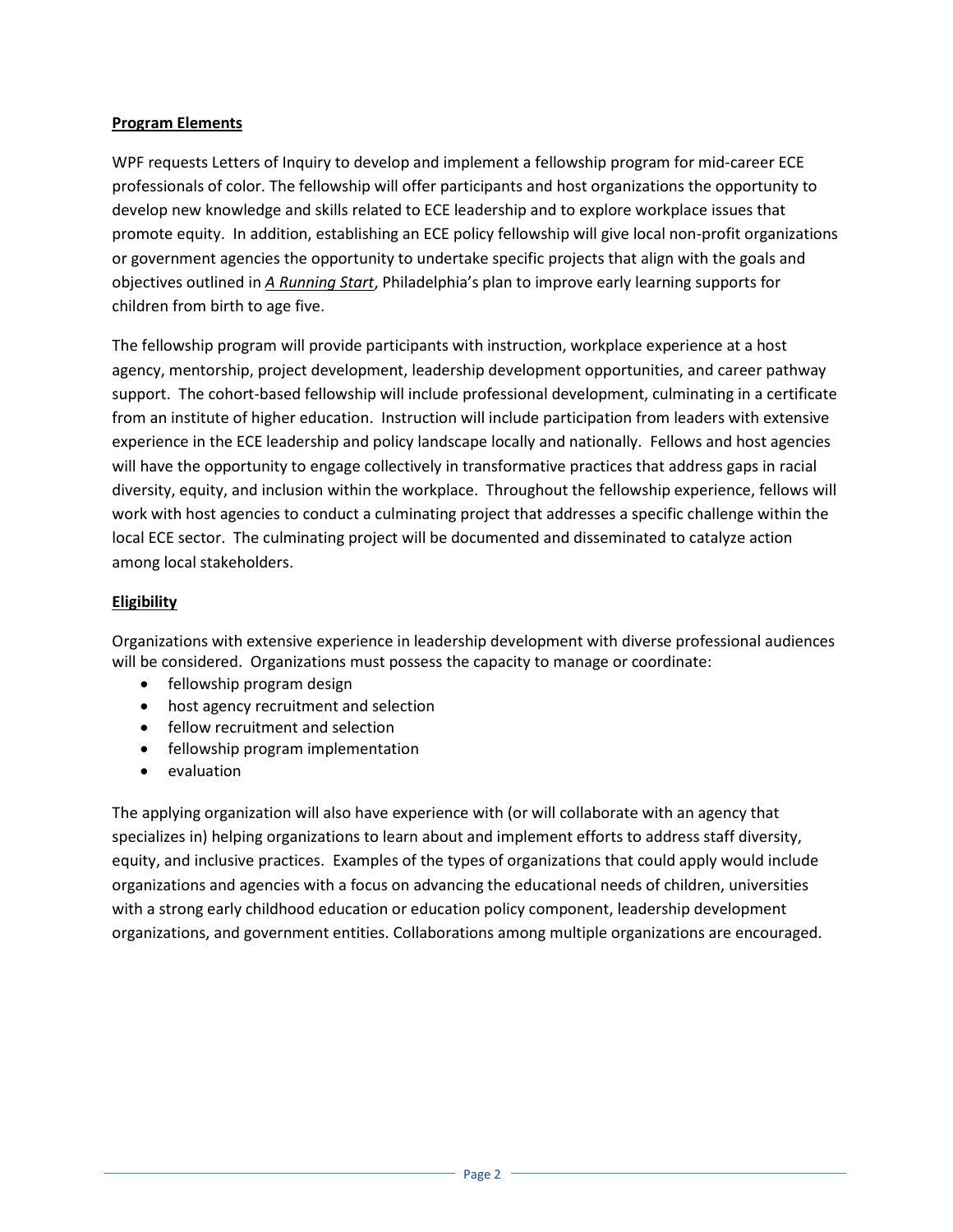## **Goals & Objectives**

The inquiry should describe how the applying organization would:

- **Design a fellowship program for mid-career professionals of color in ECE**
	- o Solicit input from local stakeholders to inform program development.
	- $\circ$  Recruit ECE and higher education leaders to develop a curriculum that will result in a certificate from an institution of higher education.
	- o Develop a formal evaluation plan to assess progress and outcomes.
	- o Develop a funding and sustainability plan.
- **Recruit and coordinate host agencies that have a history of providing services within the local ECE policy and leadership environment (birth-5)**
	- $\circ$  Ensure fellowship placement where the fellow is supported by staff members, has access to the tools and resources to complete a project, and has the ability to engage in professional and career development programming.
	- $\circ$  Provide opportunities for fellows to apply what they are learning, in sequence with the fellowship curriculum.
	- $\circ$  Assign a senior level staff member at each agency to provide consistent mentorship to fellows, over the course of a 2-year fellowship.
- **Recruit and support fellows, using a competitive process, with the following qualifications:**
	- $\circ$  Professionals of color with 10-15 years of experience in the early childhood sector including at least 5 years of direct service.
	- $\circ$  Professionals from a select group of related sectors (e.g., social work, public policy, law) with a demonstrated interest in ECE should be considered for participation; however, priority selection should be given to early childhood professionals.

# **Coordinate fellowship projects that will:**

- o Address a specific need in the local ECE community, aligned with goals articulated in *A Running Start.*
- o Promote solutions to barriers that discourage equal access to leadership roles within the workplace.
- $\circ$  Build the host agencies' capacity to develop or reform policies and systems that support the children within their service community.
- o Create a product or process that will be shared among local stakeholders.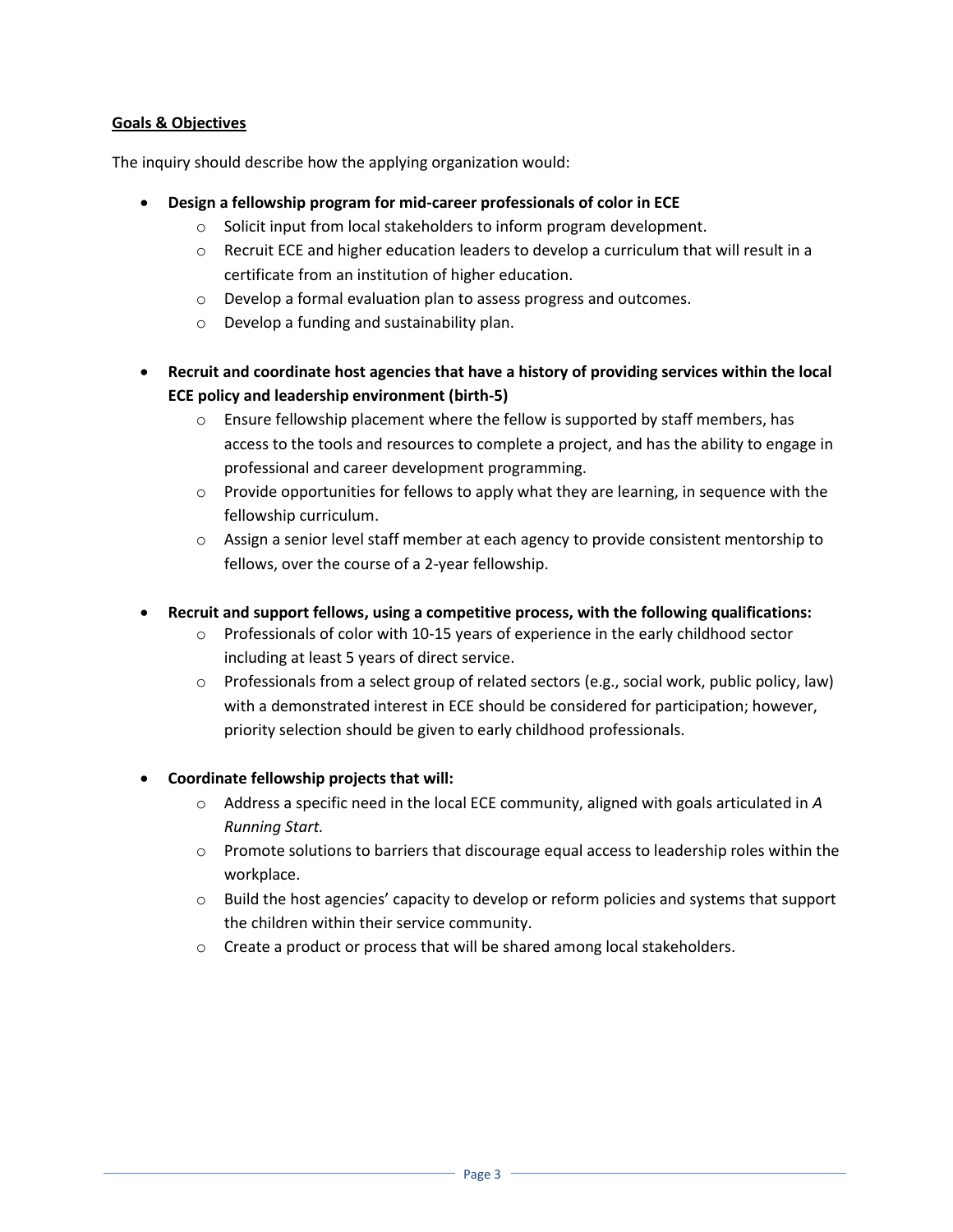# **Review criteria**

**The Fellowship Program should address the following criteria:**

| Intensity                                  | The fellowship should promote substantive fellow learning     |
|--------------------------------------------|---------------------------------------------------------------|
|                                            | and host agency engagement opportunities, over a 2-year       |
|                                            | period. Professional development opportunities should         |
|                                            | include interaction with senior-level sector and organization |
|                                            | leaders.                                                      |
| <b>Purpose</b>                             | The proposed fellowship program is very clear about its       |
|                                            | goals and the competencies that fellows and host agencies     |
|                                            | will be expected to master.                                   |
| <b>Local ECE Interest and Contribution</b> | The fellowship should elevate local policy and system-        |
|                                            | building goals and fellows' projects should align with A      |
|                                            | Running Start Philadelphia agenda.                            |
| <b>Career Enhancement</b>                  | The fellowship should strengthen the capacity and             |
|                                            | leadership of fellows, by providing them with exposure to     |
|                                            | ECE leaders and decision-makers.                              |
| <b>Equity Focused Impact</b>               | The fellowship should have a sustainable impact on the host   |
|                                            | agencies' ability to implement high quality diversity and     |
|                                            | equity focused practices.                                     |
| Coordination                               | The scope and sequence of the fellowship should reflect       |
|                                            | coordination between lessons in the training curriculum and   |
|                                            | interaction with host agencies.                               |
|                                            |                                                               |

# **Applying organizations should demonstrate the following attributes:**

| Local knowledge                                 | Organizations should be familiar with the local ECE           |
|-------------------------------------------------|---------------------------------------------------------------|
|                                                 | landscape and have the ability to connect with local          |
|                                                 | stakeholders in the development of project deliverables.      |
| Capacity                                        | Preferred organizations will exhibit experience coordinating  |
|                                                 | projects that involve multiple entities.                      |
| <b>Higher education</b>                         | Organizations should have the ability to establish a rigorous |
|                                                 | fellowship curriculum.                                        |
| Evidence-based                                  | Organizations should be informed about current research,      |
|                                                 | evaluation, and state and city objectives that support high   |
|                                                 | quality early childhood education for children from birth to  |
|                                                 | five.                                                         |
| <b>Expressed Cultural &amp; Ethnic Interest</b> | Organizations should possess interest, aptitude, and          |
|                                                 | experience in workforce development opportunities for         |
|                                                 | under-represented populations. Preferred organizations will   |
|                                                 | be able to demonstrate authentic engagement with a            |
|                                                 | network of mid-career professionals of color within ECE.      |
| <b>Organization Leadership Support</b>          | Expressed support for the fellowship program by               |
|                                                 | organization or board level leadership is preferred.          |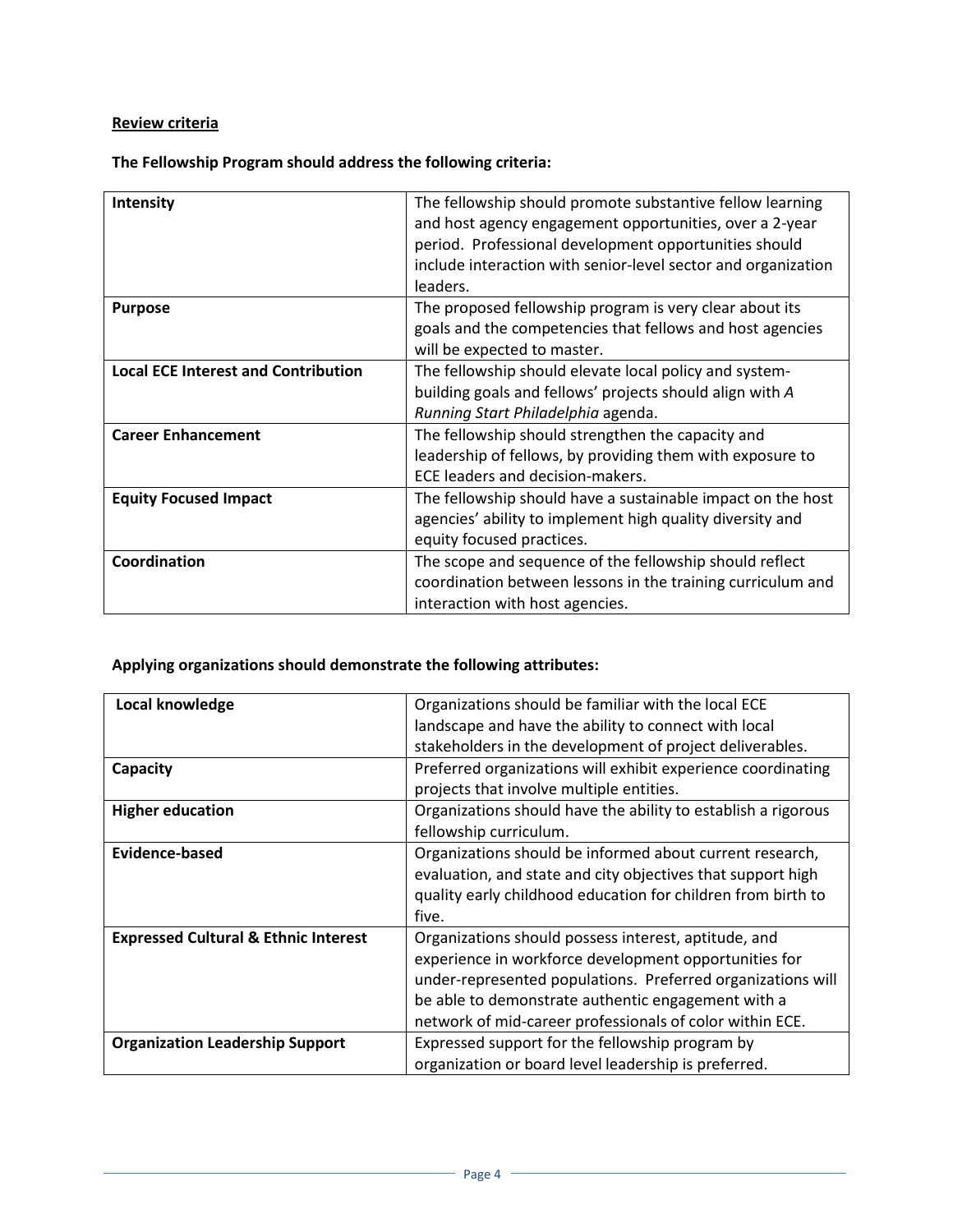# **Budget**

The proposed project budget should reflect expenses associated with the design and implementation of two cohorts of a two-year fellowship program. Each cohort should include 10 fellows, with a total of 20 fellows completing the program at the end of the grant period. Proposed budgets should include costs associated with all aspects of project planning and implementation. Interested parties are encouraged to consider other sources of support that may also be leveraged for this project. (These could include public and private sources, in-kind support from participating organizations, and available educational scholarships and stipends.) Total maximum grant amount requested should not exceed \$800,000 for the duration of the four-year project.

Total funding from WPF should not exceed 25% of participating organizations' total operating budgets during the grant period.

# **Timeline**

| Inquiry submission period opens                         | 2/12/19         |
|---------------------------------------------------------|-----------------|
| Letters of Inquiry due by 5:00 PM EST                   | 3/8/19          |
| Finalist identified and invited to submit full proposal | 3/15/19         |
| Full proposal due by 5:00 PM EST                        | 4/5/19          |
| Board review of selected proposal                       | 7/19/19         |
| Program implementation and evaluation                   | 8/30/19-8/30/23 |

# **Process**

The application process begins by submitting a response to the four inquiry questions below by March 8, 2019. The inquiry should be a maximum of 2,000 words. Inquiries should be submitted as an attachment to an email and sent to [kbrown@williampennfoundation.org.](mailto:kbrown@williampennfoundation.org)

A team will review all responses submitted by the deadline and, by March 15, will select one applicant to submit a full proposal. The full proposal must be submitted to WPF no later than April 5, 2019. The WPF Board will review the proposal and the grantee will be notified regarding the final decision on July 19, 2019.

This request or any subsequent response does not commit William Penn Foundation or the responding organization to any future funding or engagement.

If you have any questions throughout the process, please contact Kellie Brown at [Kbrown@williampennfoundation.org](mailto:Kbrown@williampennfoundation.org)